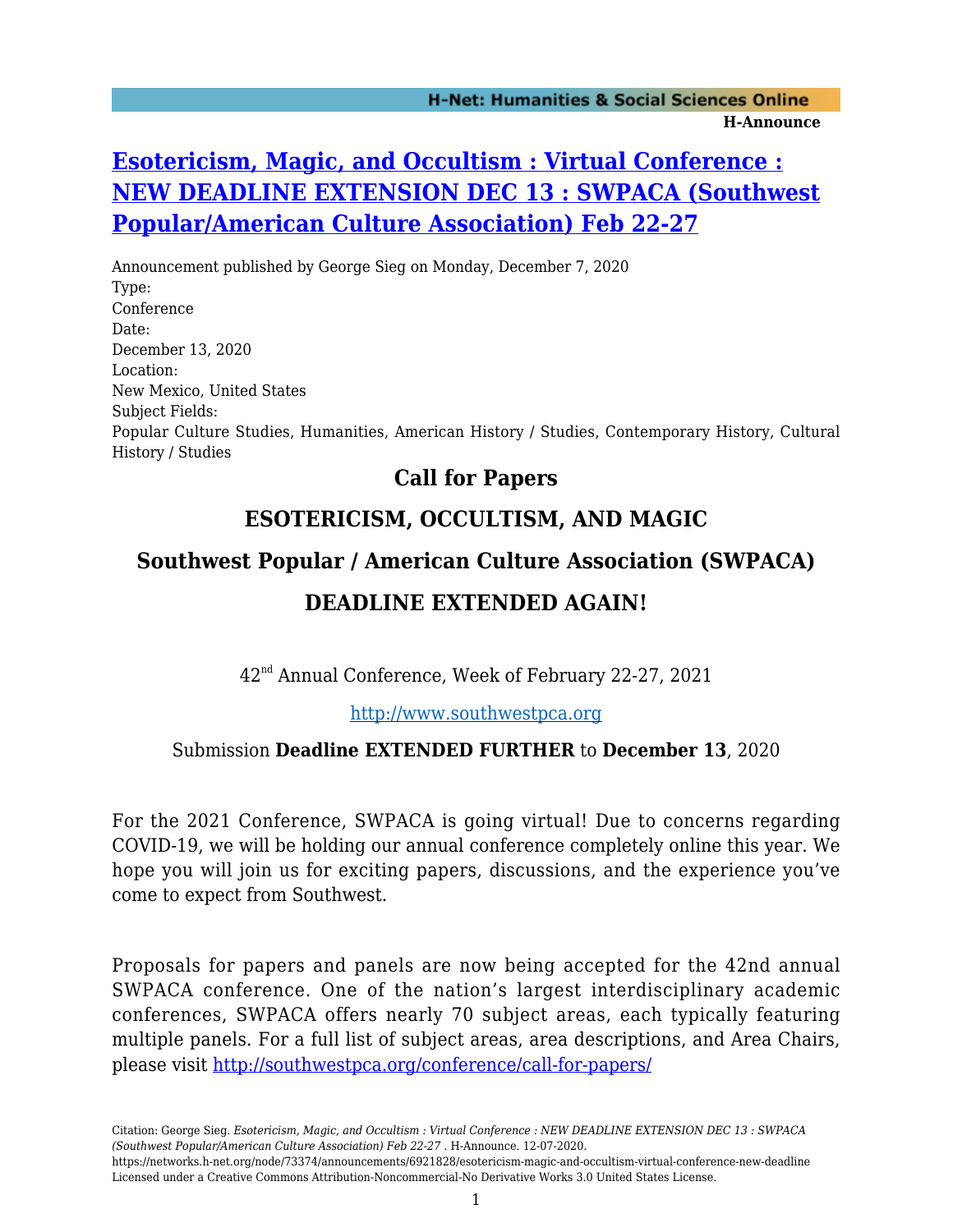Esotericism, Occultism, and Magic invites proposals relating to magical worldviews, practices, and representations, as well as consciousness transformation, hidden meanings, the power of transmutation, and related phenomena. Characteristic beliefs and practices include: arcane symbolism, imagery, and aesthetics; unseen forces and spiritual intermediaries; synchronous patterns, non-ordinary causation, and anomalous processes. Examples of concepts and systems include Theosophy, Freemasonry, Rosicrucianism, Hermeticism, Gnosticism, Sufism, Satanism, Tantra, witchcraft, sorcery, demonology, astrology, alchemy, shamanism, yoga, parapsychology, and psychic and paranormal phenomena, along with beliefs and practices relating to altered states of consciousness, overlapping with the study of mysticism as well as New Age spirituality, channeling, positive thinking, manifest intention, guardian angels, and Ascended Masters. Esoteric, occult, and magical ideas, beliefs, and practices appear in every culture and civilization; contemporary media and popular culture have embraced them enthusiastically, yet at times have reacted against them. The impact of esotericism, occultism, and magic on genre formation/content and popular cultural perceptions has been profound.

Individual papers, organized panels, and roundtable discussions welcomed. Please contact the area chair with questions/suggestions. Special themes for 2021 may include: esoteric and occult conspiracism, including belief as well as representation; esotericism, occultism, and magic in the counter-culture including revolutionary, radical, and/or extremist movements; the Immediatism of Hakim Bey and related contributions to chaos magic; political rhetoric and endeavor (e.g.: the cursing of political figures; the secular Satanism of Lucien Greaves and the Satanic Temple; esoteric Traditionalist and identitarian occult memes in the alt-right, etc.); esoteric, occult, and magical heritage of minority groups and its role in the construction of identity.

Sample Ideas for topics categorized by media:

Literature: Fiction by practitioners, such as Philip K. Dick, William S. Burroughs, C. S. Friedman. Books by practitioners (for example, Evola, Gurdjieff, Crowley, Anton LaVey, Gerald Gardner, Peter Carroll, Edgar Cayce). Influences and themes in magical realism, speculative fiction, gothic fiction, weird fiction, historical fiction. Fiction influential on practitioners, such as *Zanoni*, Goethe's *Faust*, The *Illuminatus!* Trilogy. Historical representations of magicians, witches, and wizards, including stylized and mythic figures (Merlin, Morgan La Fey, Circe, Medea, Kostchie the Deathless, etc.), in genre fiction (contemporary Arthurian adaptations) or

Citation: George Sieg. *Esotericism, Magic, and Occultism : Virtual Conference : NEW DEADLINE EXTENSION DEC 13 : SWPACA (Southwest Popular/American Culture Association) Feb 22-27* . H-Announce. 12-07-2020.

https://networks.h-net.org/node/73374/announcements/6921828/esotericism-magic-and-occultism-virtual-conference-new-deadline Licensed under a Creative Commons Attribution-Noncommercial-No Derivative Works 3.0 United States License.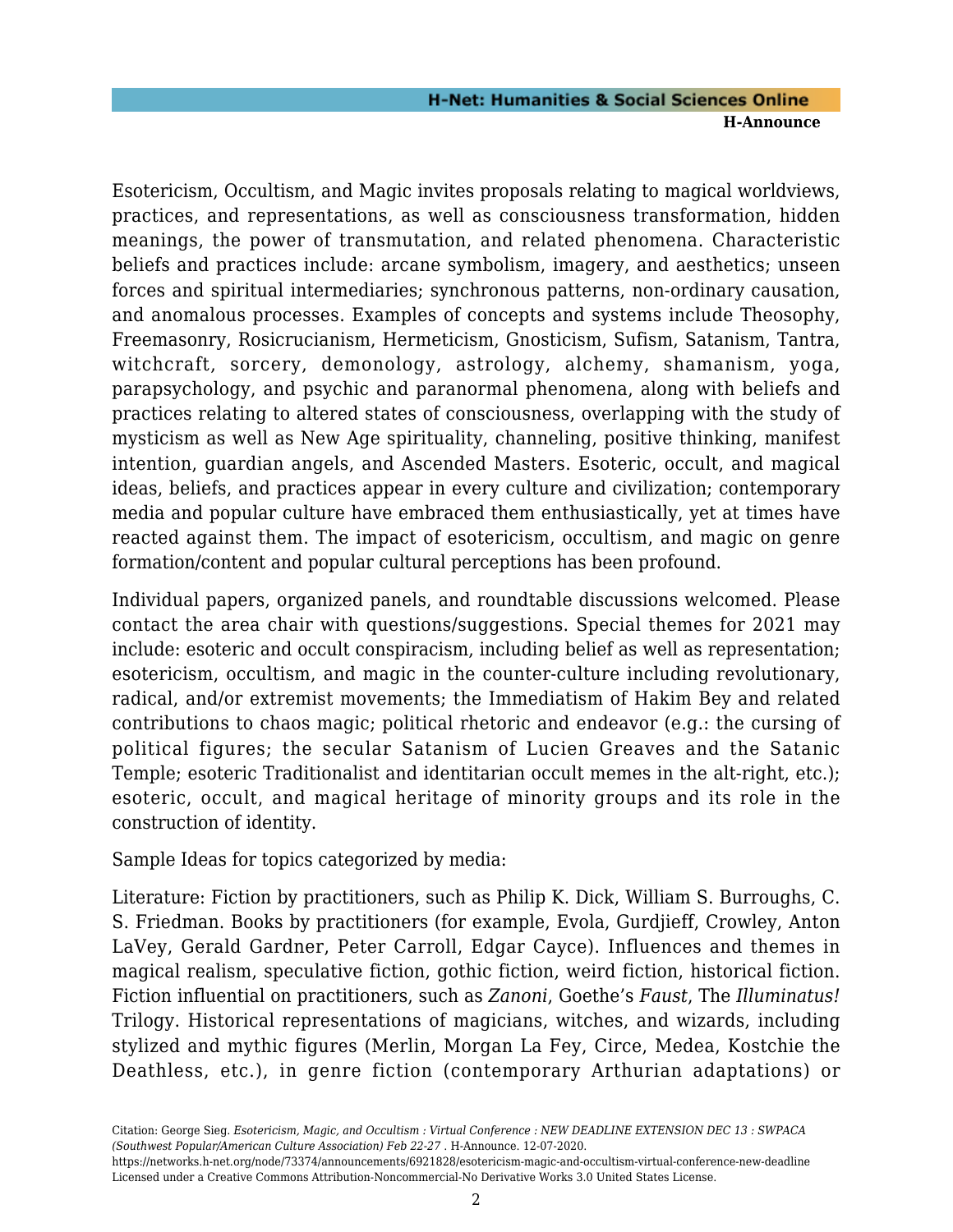modernizations (Neil Gaiman). New Age and/or popular manifestation guides, such as The Secret. Conspiracist and/or extra-terrestrial cosmologies related to esoteric concepts (David Icke, the Seth transmissions to Jane Roberts, the Michael channelings, etc.).

Visual Art: Examples, Wassily Kandinsky, Austin Spare, Rosaleen Norton, Nicholas Roerich, Michael Bertiaux.

Film: Content as in *The Color Out of Space, The VVitch*, *Hereditary*, *Midsommar*, *The Skeleton Key*, *The Serpent and the Rainbow*, *The Ninth Gate*, *The Conjuring* series, *The Wicker Man*; Gnostic allegories such as *The Matrix*, *Dark City*, *The Truman Show*; explorations of consciousness such as *eXistenZ*, *Altered States*, *2001 Space Odyssey*; representations of occult aesthetic, such as *Eyes Wide Shut*, or traumatic initiation, such as the *Saw* series; stylized depictions of magicians, wizards, and witches (*Dr. Strange, Shazam, Maleficent, Oz, Warlock, Thulsa Doom* of *Conan, Jafar* of *Aladdin*) ; esoteric/occult films such those by Kenneth Anger and Alejandro Jodorowsky; pseudo- and crypto-history in fiction (*Tomb Raider, National Treasure*); New Age documentaries, such as *The Secret*; conspiracist receptions of esoteric and occult history, such as *Zeitgeist*.

Television: Theme and/or content examples *The Witcher, The Magicians, Stranger Things, Shadowhunters, Game of Thrones, The Man in the High Castle, The Chilling Adventures of Sabrina, Twin Peaks, Westworld, Penny Dreadful, DaVinci's Demons, American Horror Story, American Gods, Lucifer, True Detective* (season one), *Twelve Monkeys, Hannibal. Strange Angel*, fictionalized biography of occultist/magician Jack Parsons. Significant protagonists and anti-heroes; fourthwall-breaking or uncanny figures, presented with esoteric, occult, or quasi-ritualistic aesthetics (Dr. Hannibal Lecter, Frank Underwood of *House of Cards*).

Comics / Graphic Novels: Contain esoteric, occult, and magical motifs and tropes. Some are actively esoteric; Grant Morrison claims *The Invisibles* and *Promethea* as personal magical workings; the graphic novels of Neil Gaiman embrace esoteric, occult, magical themes and

characters.

Music: Specific artists (e.g.,Genesis P-Orridge, David Bowie, Coil, Marilyn Manson, Ghost, Watain, Dissection, Behemoth, Wardruna, Tori Amos, Loreena McKennitt, Gustav Holst), genres (black metal, viking/Nordic ambient, apocalyptic folk, witch house).

Citation: George Sieg. *Esotericism, Magic, and Occultism : Virtual Conference : NEW DEADLINE EXTENSION DEC 13 : SWPACA (Southwest Popular/American Culture Association) Feb 22-27* . H-Announce. 12-07-2020.

https://networks.h-net.org/node/73374/announcements/6921828/esotericism-magic-and-occultism-virtual-conference-new-deadline Licensed under a Creative Commons Attribution-Noncommercial-No Derivative Works 3.0 United States License.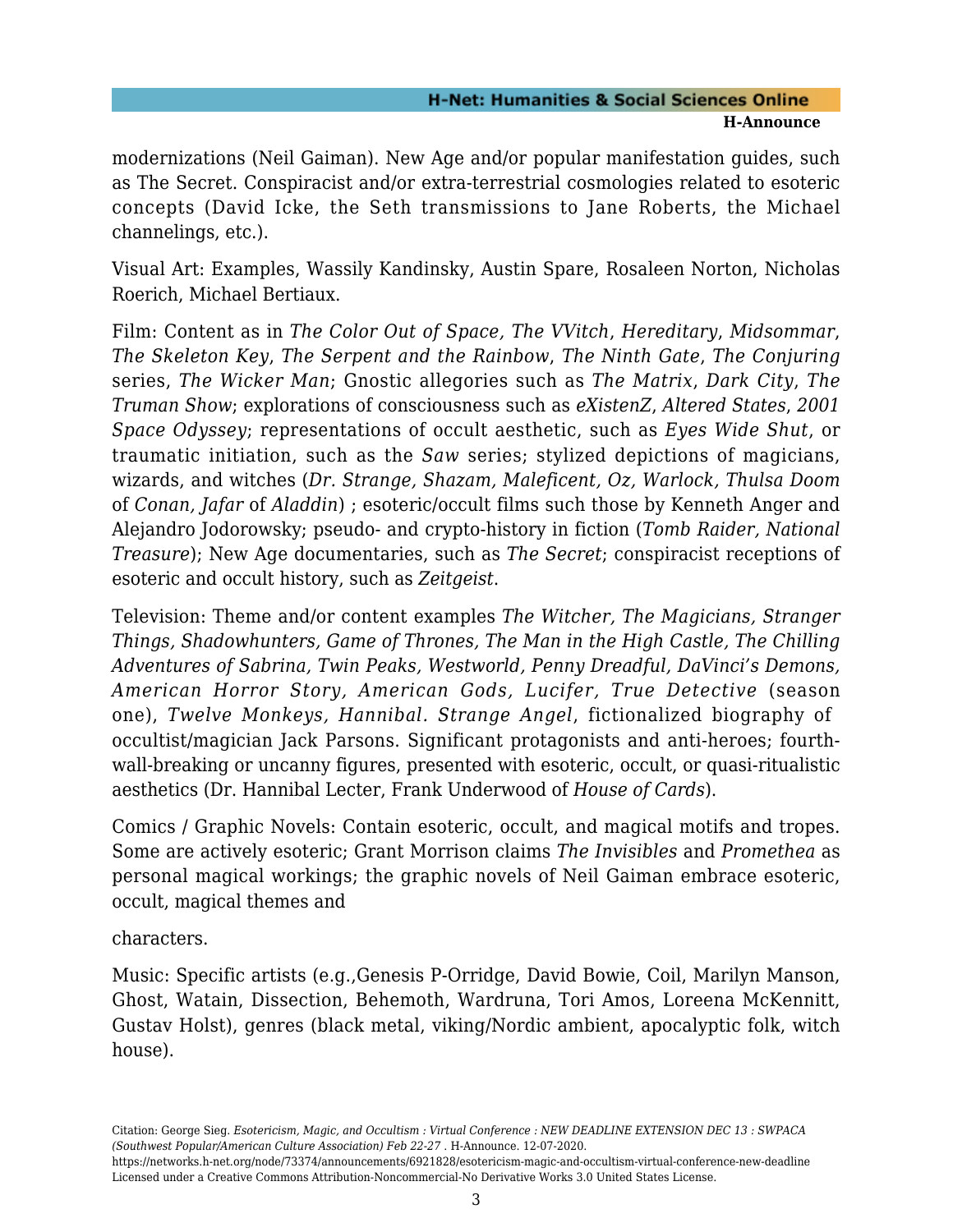Video Games: Theme and content, e.g., *The Witcher, Silent Hill, Darkest Dungeon, Cultist Simulator, Deus Ex, Dark Souls, Xenogears, Devil May Cry, Arx Fatalis*; pseudo-history *Assassin's Creed, Tomb Raider*; historical worldviews, *Civilization VI* (secret societies), *Crusader Kings* (cults, witchcraft, demonolatry).

Tabletop Roleplaying Games: White Wolf's *Mage* (*World of Darkness* generally), Atlas Games *Unknown Armies*, Monte Cook's *Invisible Sun*. RPGs have influenced the conception of magic in popular culture across media, and present extensive representation of magical figures. *Warhammer* and *Warhammer 40K* are notable in having contributed aesthetics, imagery, content, and specific demonic figures adopted by actual chaos magic practitioners.

Other possible topics:

Influence of esoteric/occult/magical/New Age beliefs, practices, symbols on popular culture and aesthetics (e.g., memes, clothing, tattoos, jewelry).

Influence of popular culture on esoteric/occult/magical beliefs, practices, and practitioners (e.g., Lovecraft mythos as actual magical practice, fictional gods of chaos in Chaos Magic, and real vampire communities using concepts from *Vampire:The Masquerade*).

Popular beliefs about esotericism/occultism/magic: fads, trends, moral panics, witchhunts, witch-crazes, conspiracy theories (e.g., occult-conspiracism in QAnon; Illuminati paranoia, bloodline of the Holy Grail beliefs, Satanic Ritual Abuse scandals).

Reactions and polemics against esoteric/occult/magical beliefs and practices.

All proposals must be submitted through the conference's database at <http://register.southwestpca.org/southwestpca>

For details on using the submission database and on the application process in general, please see the Proposal Submission FAQs and Tips page at <http://southwestpca.org/conference/faqs-and-tips/>

Individual proposals for 15-minute papers must include an abstract of approximately 200-500 words. For information on how to submit a proposal for a roundtable or a multi-paper panel, please view the above FAQs and Tips page.

SWPACA will offer registration reimbursement awards for the best graduate student papers in a variety of categories. Submissions of accepted, full papers are due January 1, 2021. SWPACA will also offer registration reimbursement awards for

Citation: George Sieg. *Esotericism, Magic, and Occultism : Virtual Conference : NEW DEADLINE EXTENSION DEC 13 : SWPACA (Southwest Popular/American Culture Association) Feb 22-27* . H-Announce. 12-07-2020.

https://networks.h-net.org/node/73374/announcements/6921828/esotericism-magic-and-occultism-virtual-conference-new-deadline Licensed under a Creative Commons Attribution-Noncommercial-No Derivative Works 3.0 United States License.